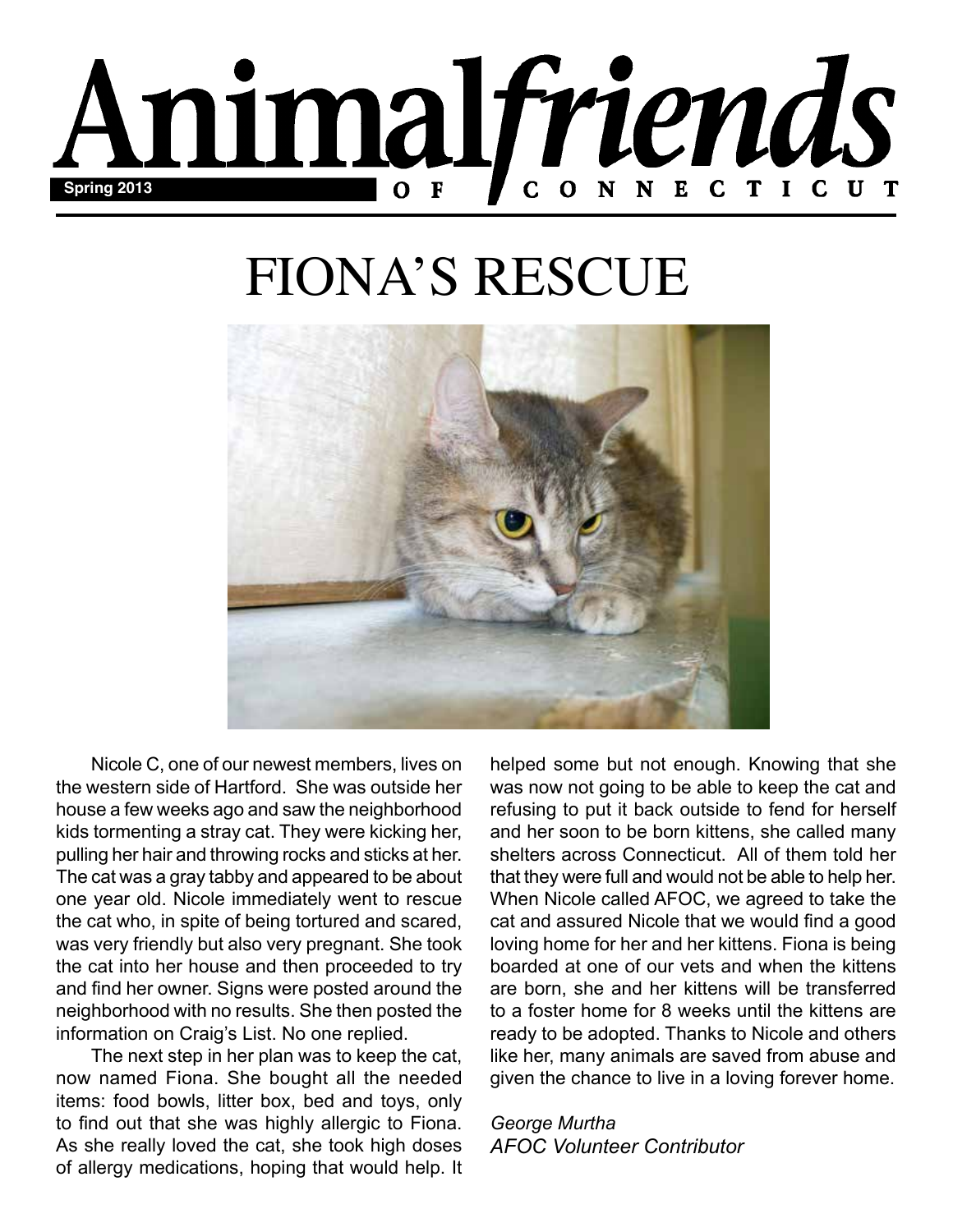

### *UNITED WAY*

You can donate while at work by making a contribution to THE UNITED WAY. Just specify that your donation is intended for AFOC. Please use the following letters and numbers on the form: AG 0640.



### *Sunshine Fund*

Sunshine was a dog that came to us many years ago. She was a Shepherd Husky cross and was found in a project in Hartford with one eye poked out by a stick. The owners signed the dog over to AFOC. We had her injuries treated and we found her a wonderful home. She lived to be over 14 years old. What happened to Sunshine was just the beginning of many years involved in rescuing injured and abused animals. This fund is in her memory.



### *GIVE MATCHING CONTRIBUTIONS*

Register with I-Give on line. Shop on line with major retailers and help AFOC at the same time! All consumer transactions will contain a percentage donated to AFOC.

Animal Friends of Connecticut would like to thank Nicole Delong for her work as editor of the AFOC quarterly newsletter. Nicole retired from the position effective the end of the year. We trust that you have enjoyed the newsletters she has worked on and know that you wish her well in her future endeavors.

The new editor will be JoAnn Regan. JoAnn has many ideas she wants to incorporate into future newsletters and she encourages each of you who have adopted from AFOC to consider writing an article describing your experience with your pet(s). She will be contacting many of you regarding this.

One of Animal Friends of Connecticut newest members is Lily Miller, a partner in the law firm of Zlokower and Miller, LLP. Her practice is located at 576 Farmington Avenue, Hartford. Lily says that she will advise Animal Friends of Connecticut, Inc. pro bono when we have a need for her services.

If other members have a particular skill that could benefit the organization and are willing to volunteer, please contact us at 860-827-0381. There are many things that need to be done on a regular basis and we need your help.

One of Lily's specialties is estate planning, so if you are considering creating an estate plan, be it a will or a trust, she can advise you, if you choose, how to include Animal Friends of Connecticut as a beneficiary of your estate. Any assets left to Animal Friends of CT can reduce the estate tax owed to both the Federal Government and State Government.

### **Judy Levy**, *Director*

**Animal Friends of Connecticut, Inc.** P.O. Box 370306 West Hartford, Connecticut 06137-0306 (860) 827-0381 Newsletter e-mail: **newsletter@afocinc.org www.afocinc.org**

*We would be happy to accept a donation of a car, van or truck in any condition, running or not. They are a charitable tax deduction and help us continue our daily work.*

## *Support our fund raisers!*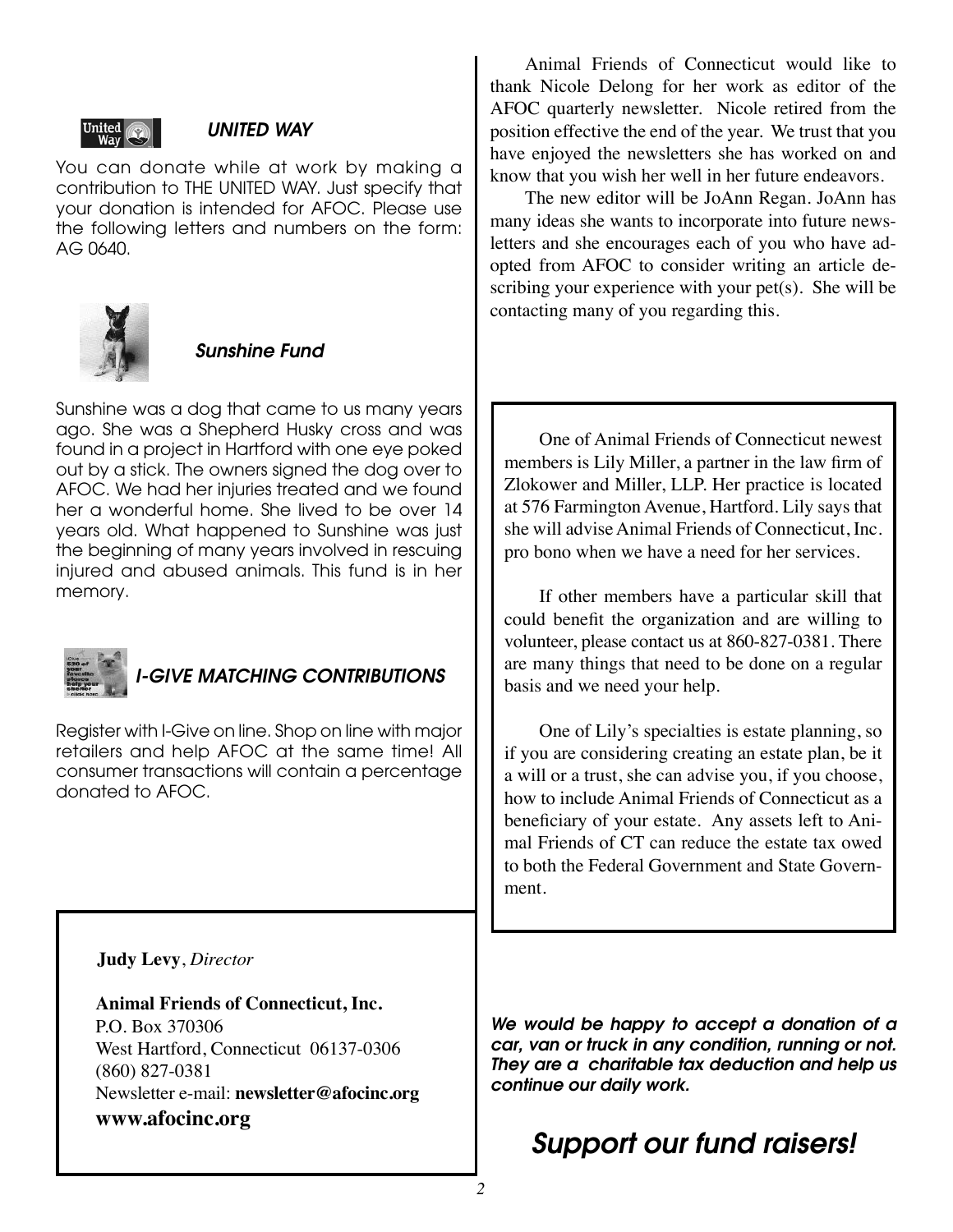### **Adoption Mailbag** – Success Stories: News from our rescued furry friends

Hi Everyone,

Here are some pics of Bruce (tux black-n-white)  $\&$ Jolene, formerly Malcolm & Maya from Molly's litter. They eat, sleep, play & speed run around the house together. Bruce is always learning new words & tricks. Jolene is the official greeter & waits at the door for us! They bring such joy & laughter, they both are truly wonderful!

We are soooo happy we adopted from you. They are absolutely fantastic kittens!

The airplane was one of their MANY Christmas gifts. Thank you,



#### *Pat & Missy*

*Editor's note: we've included the photo of Molly's litter so you can see how big Bruce & Joleen have become. We have no idea who is who as kittens!*



Dottie Wilkins' Story as told to her Mom, Genie Wilkins in Nova Scotia

### Dear AFOC:

Guess What! It's me again, Dottie Wilkins, writing from Sandy Cove, Nova Scotia. I'm a bit older since you received my last letter. On December 31, 2011, I turned 16 years old according to the paperwork Mom got when she picked me up from AFOC in 1998. The shelter was located near Trinity

College in Hartford at that time.

I've grown a bit stiff lately but Mom pokes a hole in the wild salmon pill three times a week and spreads it through my dry food. That helps a whole lot. She also threw about 12 used nice-and-noisy plastic bags from the store on the floor in a corner. She drags a string through it and laughs when I chase it. You wouldn't believe how much exercise I get that way and how much I love it. I roll and flip the bags, run away and come running and dive into the bags. The way to get her to come play again with me is to sit on the pile of bags and cry until she realizes what I want. You'd be surprised how spry I am for an old gal. My vet, Dr. Neil, says I am beginning to get cataracts but it doesn't bother me one bit. I can't read so it doesn't matter anyway.

My favorite places to be in the world are either on Mom's bed covered with a light blanket, in front of the hope chest by the radiator when it is cold, or in front of the sliding glass doors when the sun is shining. I especially like Mom's lap in the recliner when we take our naps together. I get a lot of purring done then. Mom's getting older too. She will be 68 in May but she doesn't act like it. We are best friends and love spending time together.

Again, thank you for taking such good care of me for almost two years before Mom and I found each other. Ours was a match made in heaven. Give my love to the other animal residents and tell them to never give up hope of finding a family to love and be loved by.

Your friend forever, *Dottie*

Dear Animal Friends of CT,

One year ago today (April 7, 2012), we adopted Tedy from AFOC. She is my constant companion and my best friend. We love her so much. Thank you again.

Sincerely, *Jean Torrington, CT*

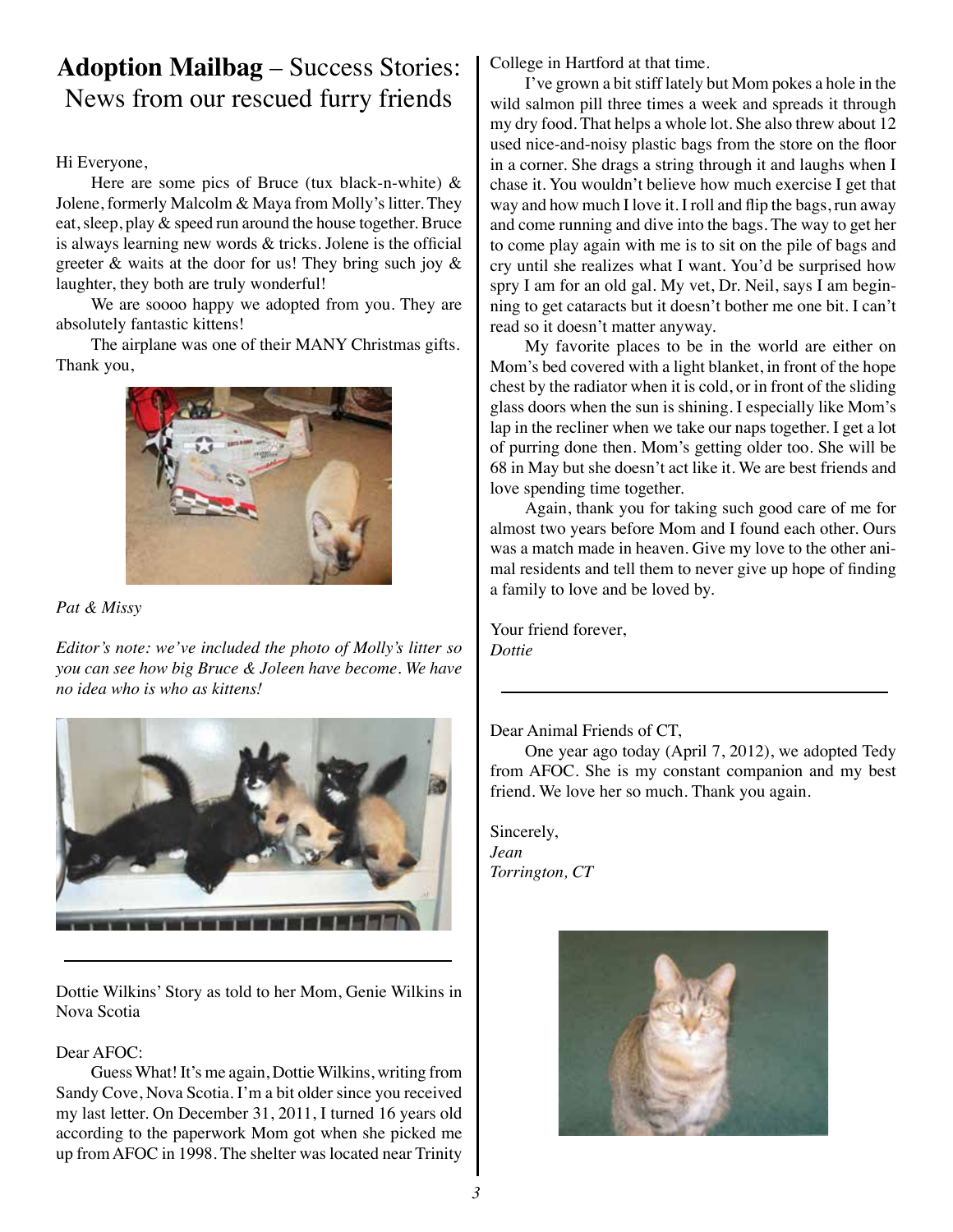### **In Memoriam: Felipe, 2006-2012**

In one of my weekly visits to the shelter as a volunteer, I was introduced to Mickey, an adorable friendly ball of grey fur. The kitten had been found by the side of the road by a tow truck driver who scooped him up and brought him to the shelter. Mickey loved people; he would crawl all over my neck and shoulders and purr his little heart out. We had recently lost our beloved 20 year old cat, Fido, and were ready to find a worthy successor to our dear kitty. My husband agreed with me that Mickey should come live with us.

Mickey was soon renamed Felipe. He grew from a playful four pound kitten to a dignified eighteen pounder. He was a real gentleman and would allow our six pound, 21 year old cat to feel that she was in charge. The only time that he exhibited his true strength and force of character was when it was time for him to go to the vet. Then he would fight tooth and nail, taking two of us with much patience and cunning to get him into the carrier. He wasn't particularly kind to the staff at the vet's office. The trimming of his nails required our vet and several techs with padded gloves to wield towels before his nails could be cut. The vet finally suggested tranquilizing him before we brought him in, but that was equally traumatic for all of us. At the end of each ordeal, I was the one who needed tranquilizing!

In February, we noticed a lump on his right shoulder. We took him to the vet the next day and Felipe had surgery the following day. The diagnosis was devastating: Felipe had a very aggressive form of cancer. We looked into various forms of treatments, including weekly radiation and chemotherapy. But with Felipe's intense dislike of vets and no assurance of the treatment beating the cancer, we opted to do what we could to make Felipe's days as comfortable as they could be. He took his last trip to the vet in early June. We were heartbroken.

During my recent visits to the shelter, I made the acquaintance of Vanessa and Varina, the last of a litter of six kittens. They were especially enamored with my sneakers and found tugging at my shoelaces and climbing all over me to be very entertaining. Of course, they have come home with us. They are not a replacement for our dear Felipe, but worthy successors as Felipe had been for Fido.

*Elizabeth and Richard G. Hartford, CT*

## **AFOC 2012 Bake Sale A Success**

This year's bake sale at the Simsbury Stop N Shop had beautiful weather and excellent results. Jill Perrault and I were in shirt sleeves enjoying the mild temperatures while chatting with bake sale customers. The weather was a welcome change from the rain, wind and cold temperatures we've often had for past bake sales. We had plenty of cookies, quick breads, cakes and several pies and we were able to keep the sale going until 2 o'clock, a little later than other years. The few leftovers were dropped off at Avon Veterinary Clinic on the following Monday as a treat for the staff.

We raised \$611.10 from the sale of the goodies we had to offer and the generous donations of the animal lovers who stopped by to pick up a newsletter or to say hello. We couldn't have raised a penny had it not been for the people who did the baking. Among those who donated items were Marianne Heyman, Jane Hikel, Michelle Laramie, Liz Neff, Joann O'Connell, Jill Perrault, Martha Roulard, Mary Skinner, Lori Wadman, Terri Wilson and Ruth Woodford. Judy Levy and Anneliis Koiv also picked up and delivered items that others had baked. I don't have the names of everyone who donated items or otherwise helped but to each and every one of you, a big THANK YOU.

*Ruth Woodford* 

### **AFOC TAG SALE A BIG SUCCESS!**

AFOC's June 1-3 tag sale, followed by the July 4 clearance sale was a success. We owe our appreciation to the great volunteers and donors who made it all happen. Items not sold at the sales were donated to: Vietnam Vets, Bloomfield Senior Citizens and the Simsbury Library. We thank our donors for providing good quality items for sale. Also, to First Church of Simsbury for their leftover tag sale items, Paine's for discounting the dumpster and Pickin' Patch for advertising and parking privileges. We have a great loyal group of sale volunteers: Eileen Perry, Willa Nemetz, Ed Paquette, Kim Chagnon, Lauren Fisher, Marianne Heymann, Bill and Olga Coffey, Ruth Woodford, Sandra Pouliot, Pat Hirschy, Ron Carubba, Jerry Hikel, Barbara Korzendorfer, Brenda Rock, Donna Neary, Karen Wendhiser and Nicole DeLong.

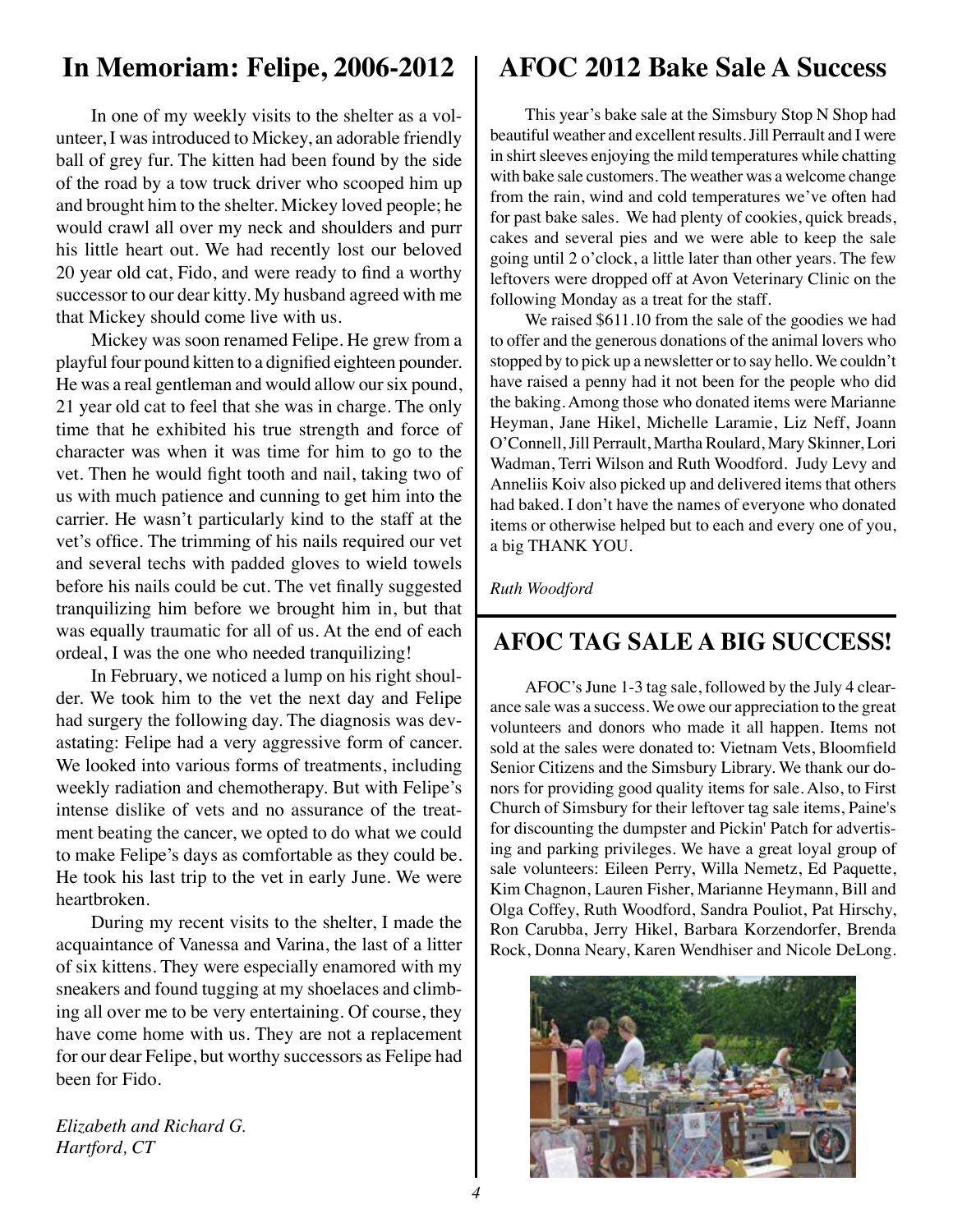# **New Year's Resolutions for Pet Owners**



*It is estimated that approximately 45% of Americans make New Year's resolutions. Far fewer actually follow through on these plans. Here are a few pet-related New Year's resolutions that may give you incentive to keep up with your goals.*

### **SAVE MONEY**

At the top of almost everyone's resolution list is to find ways to save money. Pet owners can help keep veterinary costs low by following a few simple guidelines in the New Year. - Keep pets up to date on annual check-ups, vaccinations, and parasite control. It is much

less expensive to prevent disease than it is to treat it. If your pet is injured or ill, delaying

a visit may actually lead to higher expenses.

- Consider investing in pet insurance, or starting a pet health savings plan. There are numerous insurance coverage options available, which serve as significant financial aid when needed. When your pet is sick, the emotional worry should be your priority; removing the financial concern allows you to provide more comprehensive treatment and care.

- Maintain open communication with your veterinarian & veterinary staff. Keeping your veterinarian up to date on pet health and behavior changes may identify problems earlier, at a more treatable stage of disease.

### **EXERCISE AND WEIGHT LOSS**

Next on many resolution lists is the promise to exercise more and lose weight. Why not let your pet help you keep that promise?

- Why not have your pet help you lose weight? Like their owners & caretakers, many pets are overweight. For the New Year, make a commitment to yourself & your pet to lose that extra weight.

- Obesity is the number one nutritional problem seen in pets by veterinarians; a disease which significantly affects their lives. Commit to keeping your pet at their ideal body condition (or helping them get there if they are already overweight). Your veterinarian can help you determine if your pet is overweight, and; if necessary, can help you establish a weight control program for your pet.

- Studies have shown that dog owners spend twice as much time walking each week than non-dog owners. This positive reinforcement can be beneficial for your own goals, as well as help your pet lose weight too.

### **QUALITY TIME**

Some people will make resolutions to spend more quality time with family. That resolution can be expanded to include their pets as well.

- Pets need engagement, enrichment, and activity as part of a healthy lifestyle. Behavior problems are incredibly common, and often are due to boredom. Including a designated amount of time in our daily routine for our pets can help prevent destructive behaviors, and improve your bond.

- Many pets benefit from enrolling in a basic training or socialization class; especially new puppies. Consider this New Year a great time to make sure your pet is a "good pet citizen".

- In addition, the extra exercise and activity you provide for your pets will likely help with weight loss, and prevent medical issues - thereby saving money on veterinary costs.

### **LOOKING (and feeling) YOUR BEST**

- Include your pet in this resolution as well; keeping your fur-baby well-groomed can help prevent skin disease and associated expenses. Proper grooming is also another way to meet your resolution of spending quality time with your pet.

- Dental disease is a common problem seen in pets, and is often overlooked by pet owners & veterinarians. Your pet can start having dental issues even at a young age, and it is a common misconception that bad breath is simply "doggy breath". Bad breath may be a sign of dental disease that warrants attention. Commit to taking better care of your pet's mouth - if brushing is not practical, there are other alternatives in the form of special foods & treats which may help keep your pet's mouth healthy.

- Do you have a senior pet? Are you doing all you can to make that pet's life as comfortable as possible? Senior pets are prone to painful diseases like osteoarthritis. Something as simple as a soft padded bed to rest on can make a big difference for a pet with sore joints or muscles. Ramps can make getting into and out of the car easier for large dogs that cannot be easily lifted and placed inside. They can also make difficult to reach areas